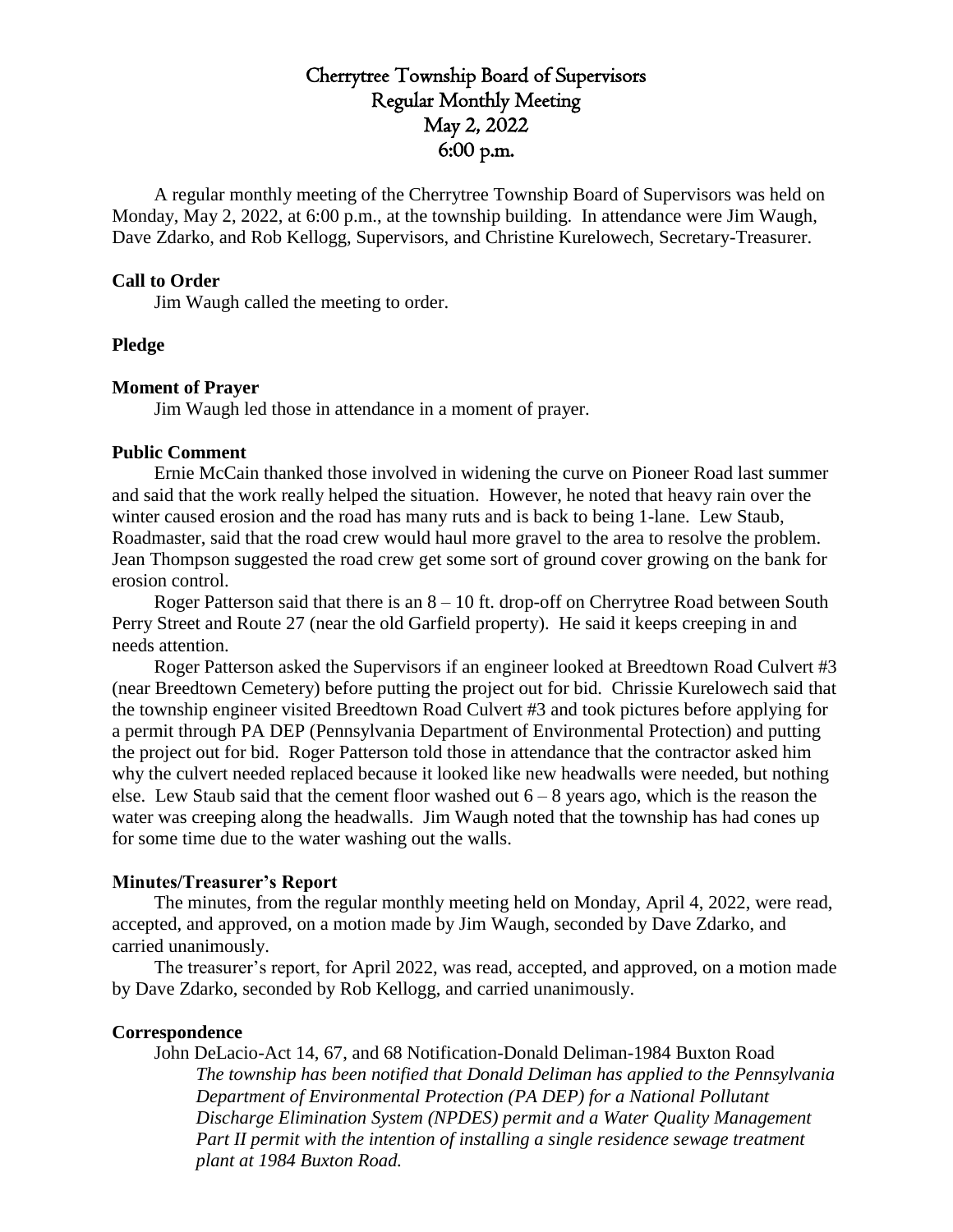### Venango County – County Infrastructure Bank

*Venango County is proposing the creation of an "Infrastructure Bank" program that would allow municipalities to obtain low-interest loans for public transportation and infrastructure projects. By grouping projects together, the county would be able to get low-interest loans and pass the savings along to the municipalities. This type of program has been successful in other counties, such as Dauphin County and Butler County.*

PennDOT Newsletter

### **Zoning**

*Permits*

Z-2022-04 Carmen and Antoinette 4201 William Flinn Highway commercial energy facility Paliotta/Lewis Staub

### *Zoning Report*

Ben Breniman, Zoning Officer, reported that he has issued permit Z-2022-04 for a commercial energy facility at 4201 William Flinn Highway, following the Zoning Hearing Board's ruling at a hearing held on November 18, 2021. The township was legally bound to issue the permit and Ben Breniman had Alan Shaddinger, Solicitor, review the draft. The permit includes a list of 14 conditions that Cypress Creek Renewables voluntarily agreed to meet such as maintaining a buffer of trees around the facility. There have been rumors that there could soon be a change of ownership of Titusville Solar, LLC, which means that the permit issued might not be valid and the new owner could be required to reapply. Ron Stewart asked the Supervisors if they are still "fighting" to prevent solar companies from developing in the township and Jim Waugh said that the township is not against solar development and has recently issued a zoning permit and approved a stormwater management plan (with a lengthy list of conditions) for a solar farm.

Ben Breniman recently sent enforcement letters to four property owners who are in violation of the zoning ordinance. A property on Black Road (near Route 8) (1 owner) contains several vehicles and a motor home that is being occupied. Junk is accumulating again and is beginning to spread into the field at 1220 South Perry Street (2 owners). There are numerous travel trailers located at 903 Fairview Road (1 owner). He has received notification that the 2 owners of 1220 South Perry Street signed for their enforcement letters, but no signatures have been received from the other 2 property owners (Black Road and Fairview Road). He asked the Supervisors if they would be in favor of hiring a constable to serve the property owners with the enforcement letters because it is important that the property owners acknowledge receipt before going before the district magistrate. One constable that Ben Breniman could hire would charge \$65.00/hour plus mileage. The Supervisors were in agreement to hire a constable and Ben Breniman said that he would try to find a constable with a lower rate, if one exists.

### **Administrative Action**

### *Hire New Road Worker - Vote*

Jim Waugh told those in attendance that he and Dave Zdarko held an executive session on Thursday, April 7, 2022 to discuss hiring Rob Kellogg to fill the vacant road worker position. On a motion made by Jim Waugh and seconded by Dave Zdarko, the Supervisors voted to hire Rob Kellogg as a road worker (Full-Time Class A), effective April 25, 2022, at an hourly rate of \$18.00/hour. Rob Kellogg abstained. Since Rob Kellogg is a Supervisor, the Cherrytree Township Board of Auditors will need to hold a public meeting to approve his wages.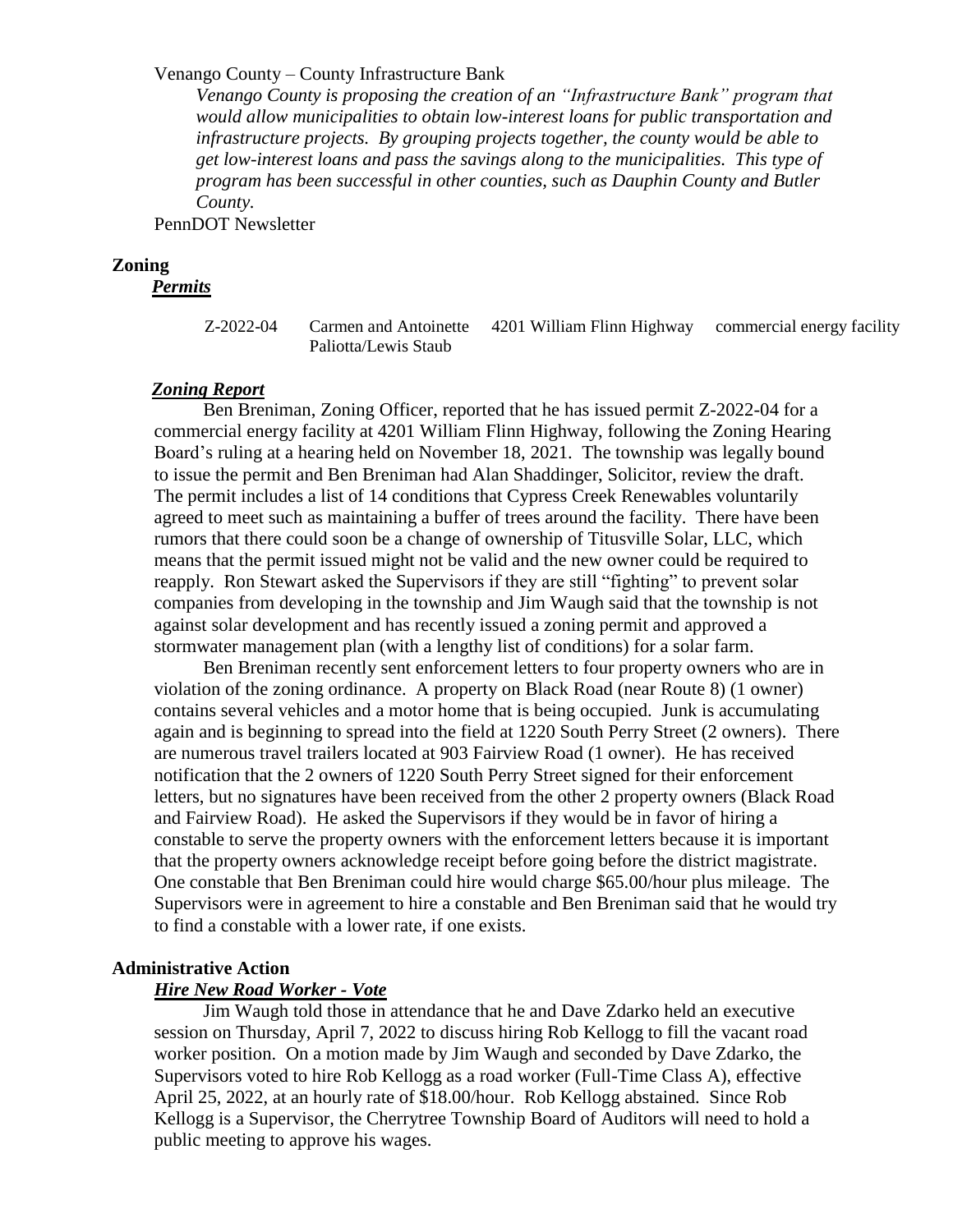## *Salt Brine – 150,000 Gallons – Open and Review Bids*

One bid was received for approximately 150,000 gallons of salt brine (PA DEP approved) to be delivered and applied as directed by the township for the purpose of suppressing dust. Seneca Mineral Company bid \$0.43/gallon (\$64,500.00). On a motion made by Jim Waugh, seconded by Rob Kellogg, and carried unanimously, the Supervisors voted to accept the only bid submitted for approximately 150,000 gallons of salt brine (PA DEP approved), from Seneca Mineral Company, for \$0.43/gallon.

## *Stone RFQ – Vote to Accept Amended Item #5 (2A Limestone) Results*

At the regular monthly meeting held on Monday, April 4, 2022, quotes for stone were received from Allegheny Aggregates, Inc., Allegheny Mineral Corporation, Hillside Stone, LLC, Hasbrouck Sand & Gravel, Glenn O. Hawbaker, Inc., and IA Construction Corporation. The Supervisors voted to award Item #1, Item #2, Item #3, and Item #4 to the vendor with the lowest quote, Hasbrouck Sand & Gravel, and Item #5 to the vendor with the lowest quote, IA Construction Corporation (\$16.00/ton). However, IA Construction Corporation called on April 5, 2022 and asked the township to disregard its quote because it was made in error. Chrissie Kurelowech explained that she checked with the PennDOT Municipal Services Representative and was told that the township could either disregard the quote or hold IA Construction Corporation to it, but that there could be repercussions if the township chooses to hold IA Construction Corporation to a quote that was made in error. The Supervisors were in agreement to disregard the quote for Item #5 (2A Limestone) submitted by IA Construction Corporation for \$16.00/ton (\$2,400.00) and award Item #5 (2A Limestone) to the vendor that submitted the next lowest quote, Allegheny Mineral Corporation, for \$23.50/ton (\$3,525.00). On a motion made by Dave Zdarko, seconded by Rob Kellogg, and carried unanimously, the Supervisors voted to accept the amended RFQ (Request For Quote) results, awarding Item #5 (2A Limestone) to Allegheny Mineral Corporation for \$23.50/ton (\$3,525.00) (approximately 150 tons). The amended full RFQ results are attached.

| <b>Item</b>    | <b>Item Description</b> | <b>Tons</b> | Cost       | <b>Total Cost</b> |
|----------------|-------------------------|-------------|------------|-------------------|
| #              |                         |             | Per        |                   |
|                |                         |             | <b>Ton</b> |                   |
|                | AS1 Antiskid            | 2,300       | \$8.59     | \$19,757.00       |
| 2              | 2RC Gravel – Tailgate   | 14,400      | \$9.48     | \$136,512.00      |
|                | Delivery                |             |            |                   |
| 3              | 2RC Gravel - Stockpile  | 500         | \$9.48     | \$4,740.00        |
| $\overline{4}$ | AASHTO#57 Type C        | 600         | \$13.48    | \$8,088.00        |
| 5              | 2A Limestone            | 150         | \$23.50    | \$3,525.00        |

## *Resolution #22-43 – Deliman Single Residence Sewage Treatment Plant*

On a motion made by Jim Waugh, seconded by Rob Kellogg, and carried unanimously, the Supervisors voted to adopt Resolution #22-43, approving a single residence sewage treatment plant for Donald J. Deliman at 1984 Buxton Road.

## **Committee Reports**

## *VFD*

Tom Huffman, acting VFD Fire Chief, reported that there were 16 calls since the last meeting. Of the 16 calls, 3 were in Crawford County and 13 were in Venango County. Of the calls in Crawford County, 2 were building fires and 1 was dispatched and canceled. Of the calls in Venango County, 4 were building fires, 3 were EMS, 4 were MVAs, 1 was public service, and 1 was dispatched and canceled.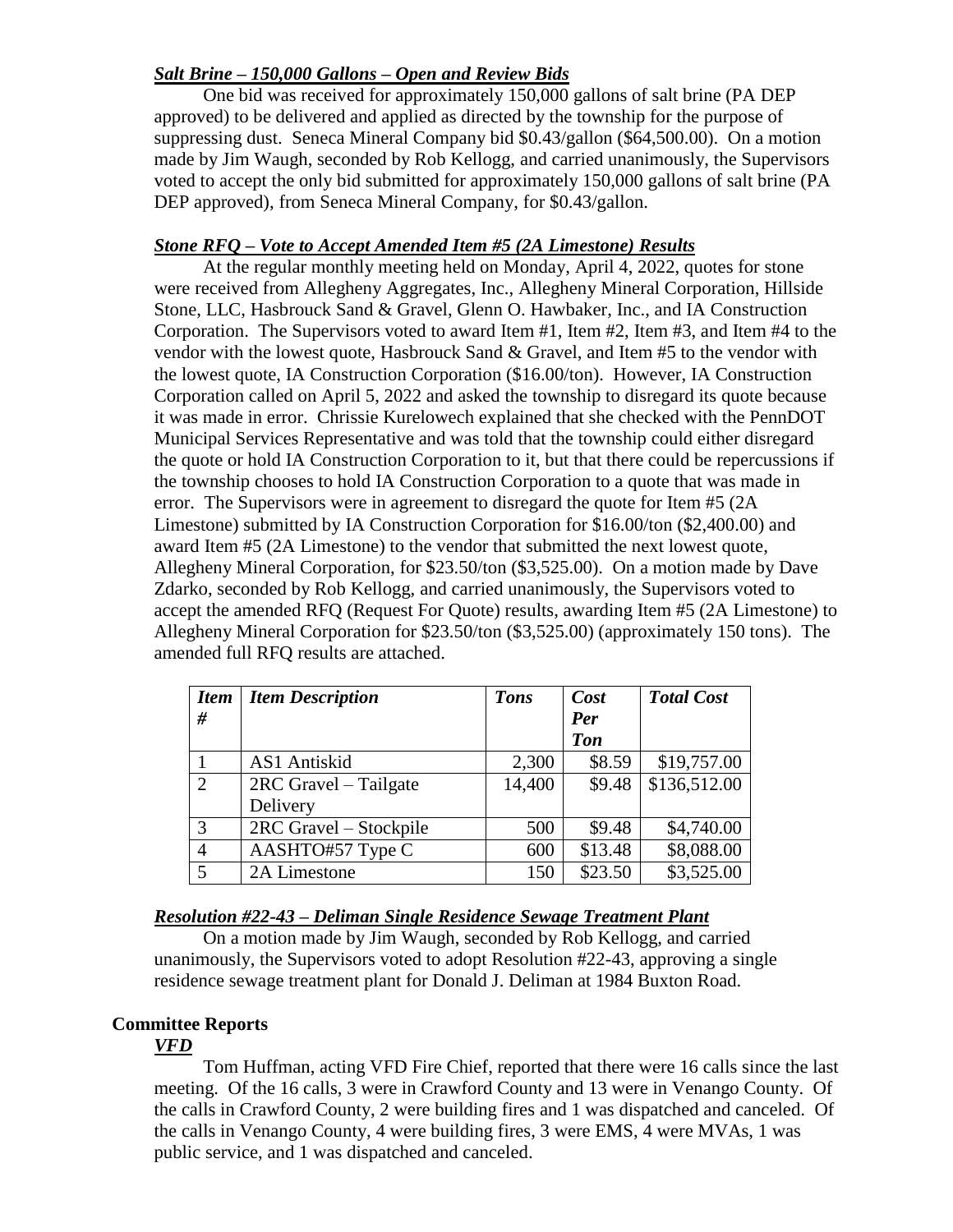Tickets are available for the VFD's annual gun raffle, which will take place on Saturday, June 18, 2022 at the Chapmanville Fire Hall. The doors open at noon and the gun raffle starts at 1:00 p.m. Tickets can be purchased for \$10.00 from any VFD member or at the township office.

The VFD is currently raffling a \$500.00 gas card online for \$10.00 a chance.

### *EMA*

Tim McGrath, Emergency Management Coordinator, said that he has not heard from Tim Dunkle or Janis Cochran, of the Venango County Department of Public Safety, recently.

## *Road*

Lew Staub, Roadmaster, reported that the road crew spent 3 days fixing spots from washouts, 1 day dragging roads, 1 day scraping roads with the grader, 3 days hauling gravel to soft spots, and 3 days cleaning pipes and ditches. They also stacked gravel, checked roads for bond release, and spent 1 day cold patching blacktops. Additionally, the road crew delivered a 78" pipe to Breedtown Road Culvert #3 to be used by the contractor. The Breedtown Road Culvert #3 project is complete, with the exception of guide rails. Lew Staub asked Chrissie Kurelowech to contact the contractor (McLallen Construction) to make sure the guide rails are not placed in front of any entrances to the Breedtown Cemetery. Shingledecker's Welding has started working on Fairview Road Culvert #1. More deterioration has occurred since Shingledecker's Welding quoted the job 2 years ago, so an extra load of concrete and more rebar will be needed. Shingledecker's Welding has offered to cover the cost of the extra rebar if the township pays for the extra concrete.

As for equipment, the trucks were cleaned, a front bucket blade was put on the 2019 JCB backhoe, the headlight was fixed on the 2014 Dodge, and Casey Rapp fixed the 2002 International (extensive repairs involving the following parts: fan, radiator, shroud, both coolant tanks, both radiator hoses, both belts and tensioners, cam sensor). Work was performed on the 2007 JCB backhoe battery, the 2009 International was inspected, the spreaders were taken off the 2002 International and the 2009 International, and the wing was taken off the 2002 International.

Lew Staub asked the Supervisors if they were in favor of tearing up the old oil on Trout Run Road before putting new gravel and salt brine down. The Supervisors agreed that the oil (E-1 Prime, MC-70, etc.) is in bad shape and needs removed. The road crew will scarfire the road before putting down new gravel and salt brine.

Lew Staub noted that gravel will be tailgated to various roads throughout the township beginning on May 10, 2022.

### **Old Business**

*Executive Session – Thursday, April 7, 2022 – Personnel (Vacant Road Worker Position)*  See "Administrative Action"/"Hire New Road Worker – Vote".

#### **New Business**

There was no "New Business".

#### **Adjournments**

The meeting adjourned at 6:45 p.m.